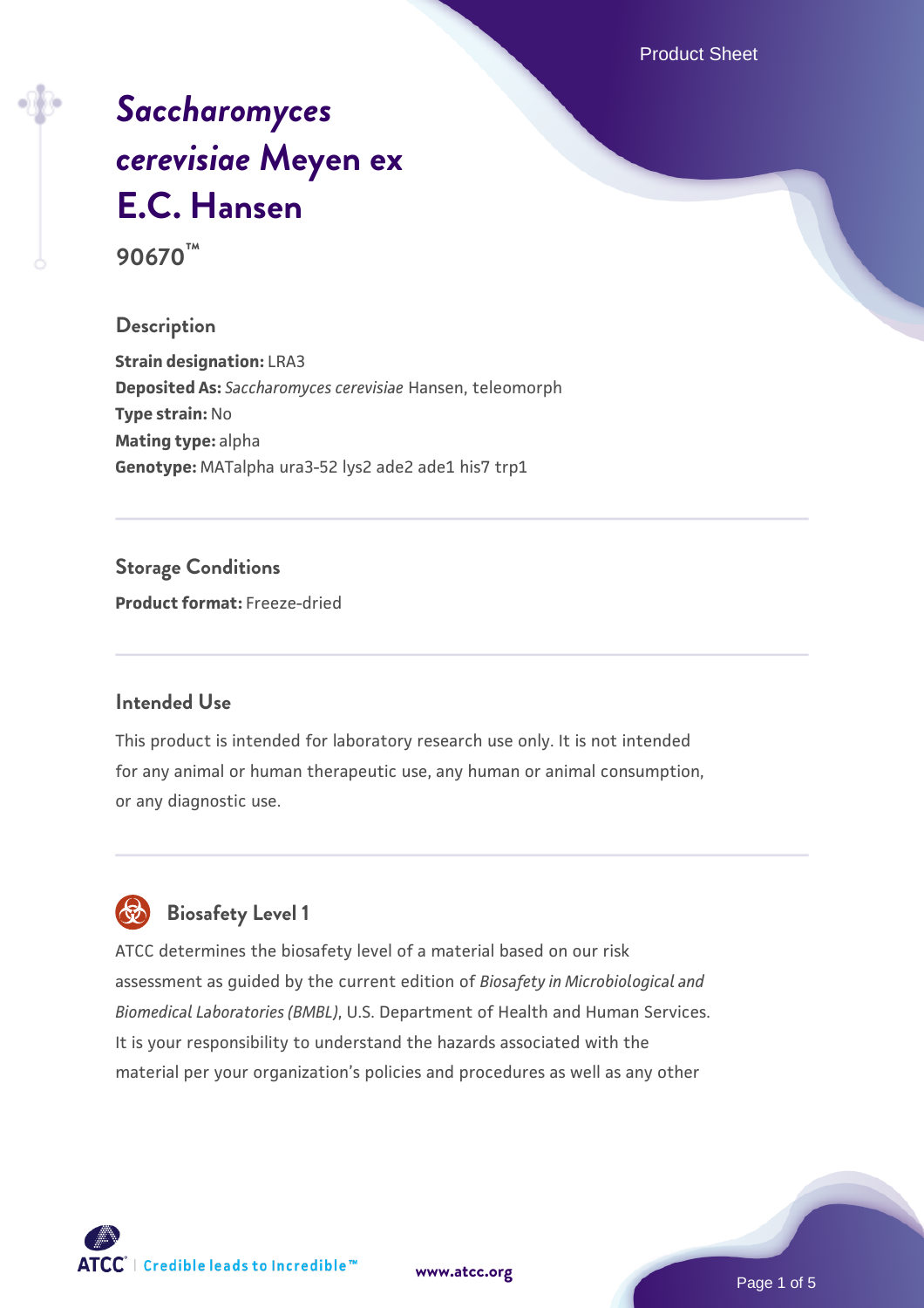### **[Saccharomyces cerevisiae](https://www.atcc.org/products/90670)** [Meyen ex E.C. Hansen](https://www.atcc.org/products/90670) **90670**

applicable regulations as enforced by your local or national agencies.

ATCC highly recommends that appropriate personal protective equipment is always used when handling vials. For cultures that require storage in liquid nitrogen, it is important to note that some vials may leak when submersed in liquid nitrogen and will slowly fill with liquid nitrogen. Upon thawing, the conversion of the liquid nitrogen back to its gas phase may result in the vial exploding or blowing off its cap with dangerous force creating flying debris. Unless necessary, ATCC recommends that these cultures be stored in the vapor phase of liquid nitrogen rather than submersed in liquid nitrogen.

# **Certificate of Analysis**

For batch-specific test results, refer to the applicable certificate of analysis that can be found at www.atcc.org.

#### **Growth Conditions**

**Medium:**  [ATCC Medium 1245: YEPD](https://www.atcc.org/-/media/product-assets/documents/microbial-media-formulations/1/2/4/5/atcc-medium-1245.pdf?rev=705ca55d1b6f490a808a965d5c072196) **Temperature:** 25°C

### **Material Citation**

If use of this material results in a scientific publication, please cite the material in the following manner: *Saccharomyces cerevisiae* Meyen ex E.C. Hansen (ATCC 90670)



**[www.atcc.org](http://www.atcc.org)**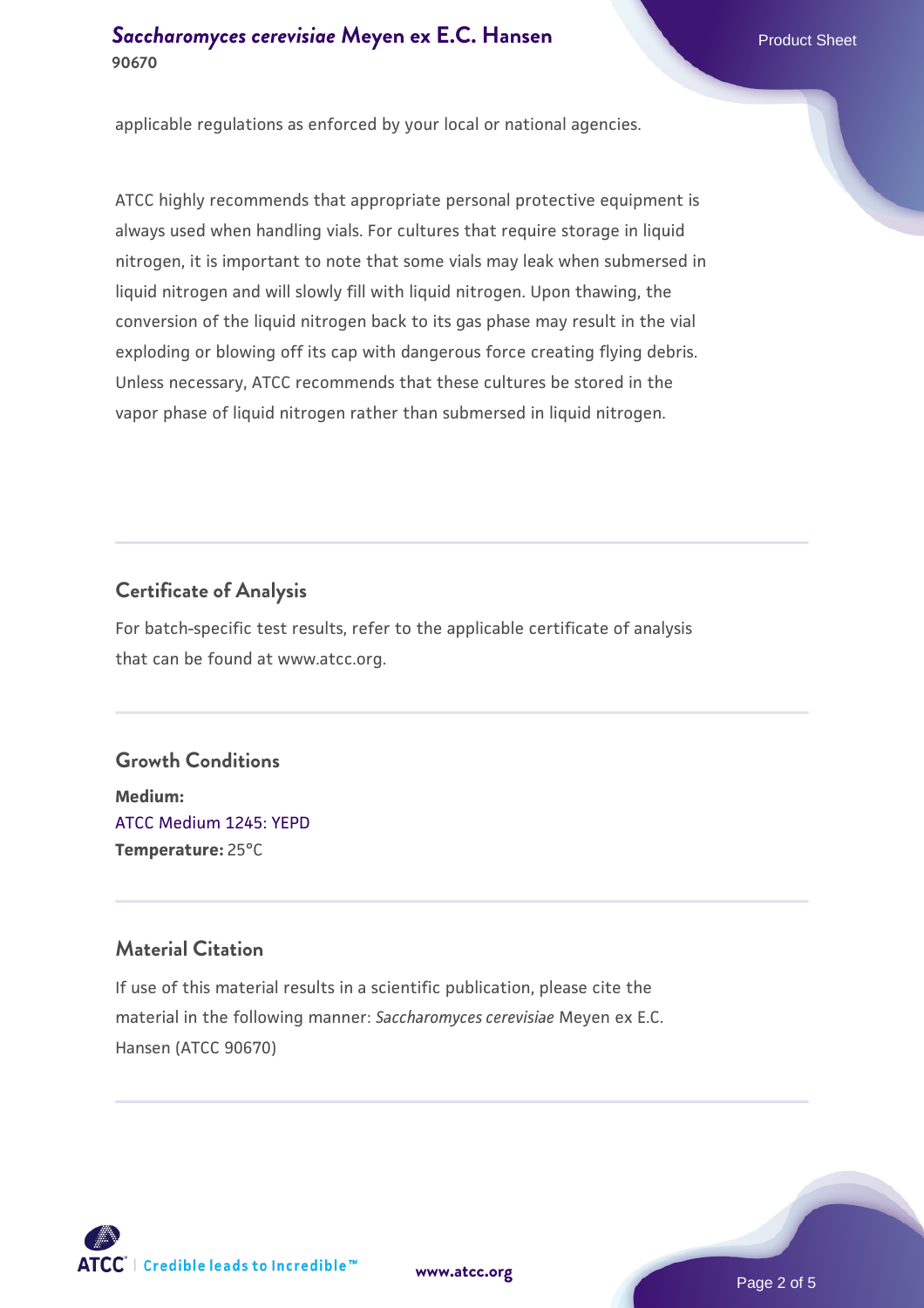#### **[Saccharomyces cerevisiae](https://www.atcc.org/products/90670)** [Meyen ex E.C. Hansen](https://www.atcc.org/products/90670) **90670**

#### **References**

References and other information relating to this material are available at www.atcc.org.

#### **Warranty**

The product is provided 'AS IS' and the viability of ATCC® products is warranted for 30 days from the date of shipment, provided that the customer has stored and handled the product according to the information included on the product information sheet, website, and Certificate of Analysis. For living cultures, ATCC lists the media formulation and reagents that have been found to be effective for the product. While other unspecified media and reagents may also produce satisfactory results, a change in the ATCC and/or depositor-recommended protocols may affect the recovery, growth, and/or function of the product. If an alternative medium formulation or reagent is used, the ATCC warranty for viability is no longer valid. Except as expressly set forth herein, no other warranties of any kind are provided, express or implied, including, but not limited to, any implied warranties of merchantability, fitness for a particular purpose, manufacture according to cGMP standards, typicality, safety, accuracy, and/or noninfringement.

#### **Disclaimers**

This product is intended for laboratory research use only. It is not intended for any animal or human therapeutic use, any human or animal consumption, or any diagnostic use. Any proposed commercial use is prohibited without a license from ATCC.

While ATCC uses reasonable efforts to include accurate and up-to-date information on this product sheet, ATCC makes no warranties or representations as to its accuracy. Citations from scientific literature and



**[www.atcc.org](http://www.atcc.org)**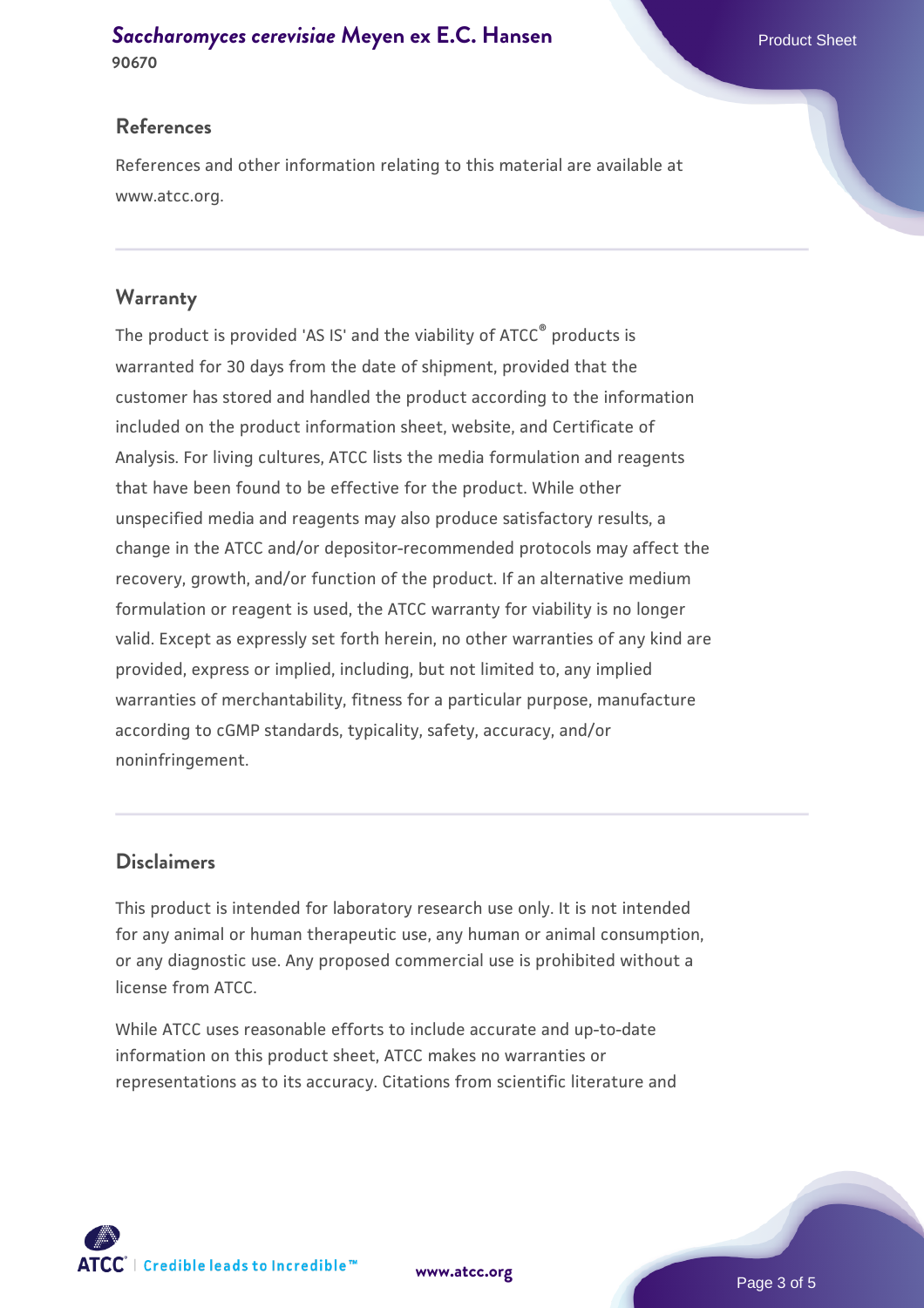patents are provided for informational purposes only. ATCC does not warrant that such information has been confirmed to be accurate or complete and the customer bears the sole responsibility of confirming the accuracy and completeness of any such information.

This product is sent on the condition that the customer is responsible for and assumes all risk and responsibility in connection with the receipt, handling, storage, disposal, and use of the ATCC product including without limitation taking all appropriate safety and handling precautions to minimize health or environmental risk. As a condition of receiving the material, the customer agrees that any activity undertaken with the ATCC product and any progeny or modifications will be conducted in compliance with all applicable laws, regulations, and guidelines. This product is provided 'AS IS' with no representations or warranties whatsoever except as expressly set forth herein and in no event shall ATCC, its parents, subsidiaries, directors, officers, agents, employees, assigns, successors, and affiliates be liable for indirect, special, incidental, or consequential damages of any kind in connection with or arising out of the customer's use of the product. While reasonable effort is made to ensure authenticity and reliability of materials on deposit, ATCC is not liable for damages arising from the misidentification or misrepresentation of such materials.

Please see the material transfer agreement (MTA) for further details regarding the use of this product. The MTA is available at www.atcc.org.

#### **Copyright and Trademark Information**

© ATCC 2021. All rights reserved. ATCC is a registered trademark of the American Type Culture Collection.

#### **Revision**

This information on this document was last updated on 2021-05-19



**[www.atcc.org](http://www.atcc.org)**

Page 4 of 5